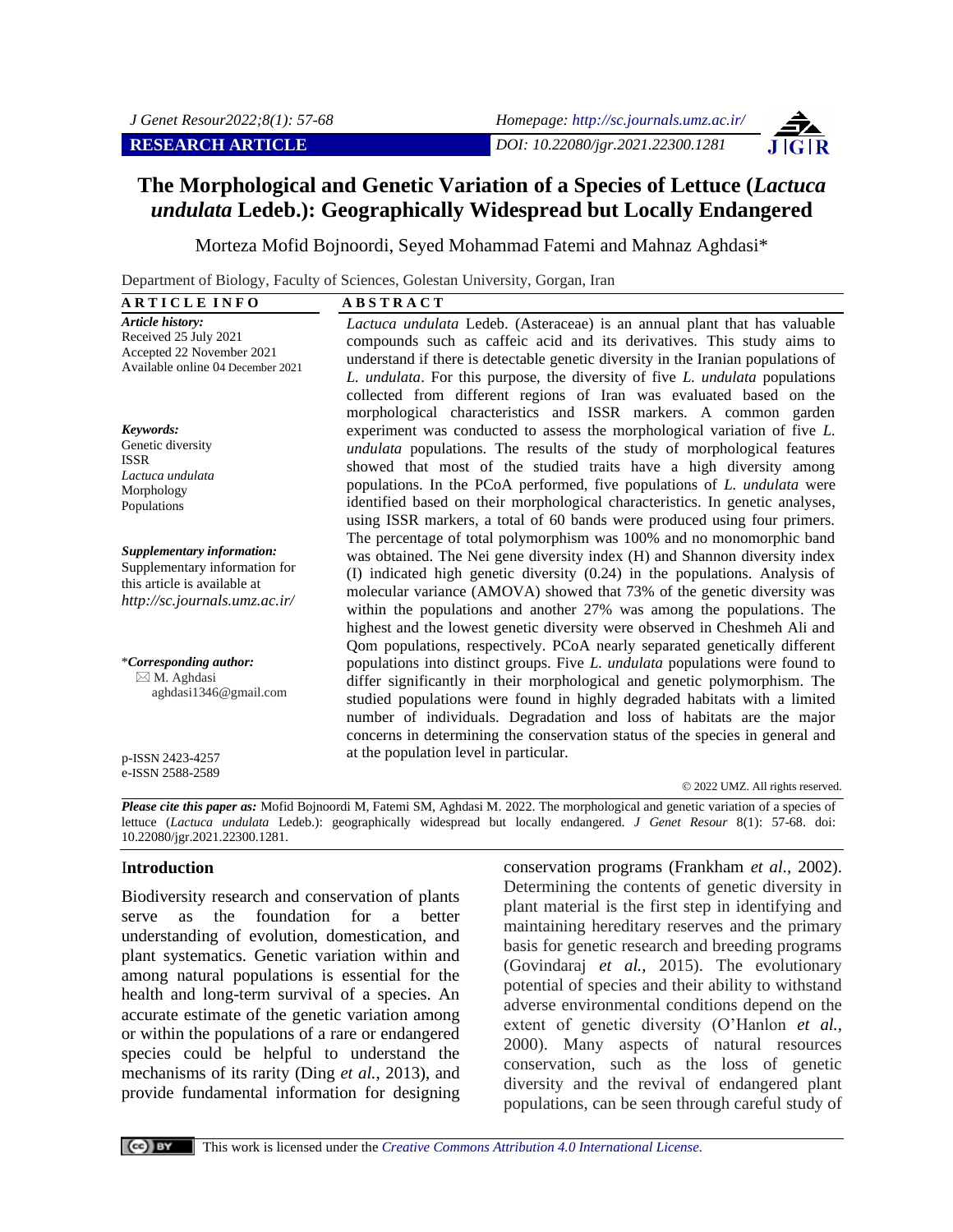genetics and the structure of plant populations. The genus *Lactuca* L. is one of the most valuable plants in the Asteraceae family represented by more than 100 species of annual, biennial or perennial herbs (Bhellum and Singh, 2015). Most of the species are distributed throughout the temperate and warm regions of the world while the greatest diversity is confined to Southwest Asia and the Mediterranean basin (Lebeda *et al.,* 2013). There are 16 species in Europe, 12 in North America, 43 in Africa and 51 in Asia (Doležalová *et al.,* 2002).

Several species of this genus have been cultivated since ancient dates, the most famous of which is edible lettuce (*L. sativa*) due to the importance of its leaves in human nutrition. Another valuable species of this genus is *Lactuca undulata* Ledeb.*,* an annual plant with a height of 10-50 cm. This species is mostly distributed along the central and west Asia (Safavi *et al.,* 2013). Akhani (1998) mentioned *L. undulata* as a vulnerable species in Golestan National Park Flora. The presence of secondary metabolites such as caffeic acids and its derivatives in *L. undulata* shows a great potential for domestication and production of valuable metabolites such as cichoric, chlorogenic and caffeic acids in industrial scale (Ramezannezhad *et al.,* 2019).

Morphological characteristics and molecular markers are commonly used in the determination of the genetic relationships of different masses, populations, cultivars and plant varieties. The molecular markers are of high importance since, unlike morphological data and isozyme markers, they are not affected by environmental conditions and show the existing polymorphisms well (Brito *et al.,* 2018).

ISSR markers (Inter-Simple Sequence Repeats) have the ability to detect polymorphism and genetic diversity within and between populations and genotypes. They have been used on a large scale for structural analysis of various populations and identification of different

variants (Souframanien and Gopalakrishna, 2004). It does not require previous genomic sequence information, which makes ISSR technically simpler than many other marker systems (Bornet and Branchard, 2001).

Morphological characteristics of populations have been studied in different species of lettuce, including *L. sativa* L. (Doležalová *et al.,* 2003) *L. serriola* L. (Doležalová *et al.,* 2005; Novotná *et al.,* 2011). Also, different markers have been used frequently to assess the genetic variation in *L. sativa* varieties (Sharma *et al.,* 2018) and *L. Serriola* populations (Jemelková *et al.,* 2018). Genetic diversity of other species, including *L. saligna*, *L. virosa*, *L. dregeana, L. altaica*, *L. aculeate*, *L. tenerrima*, *L. perennis*, *L. tatarica*, *L. sibirica*, *L. quercina*, *L. viminea* and *L. indica* have been studied using different molecular and protein markers (Koopman *et al.,* 2001; Lebeda *et al.,* 2012).

So far, there has been no study on the morphological variability and genetic diversity of *L. undulata*. The aim of the present study is to investigate the variation of *L. undulata* populations in Iran based on morphological characters and ISSR markers.

## **Materials and Methods**

## **Plant materials**

During May and June 2018, a total of 100 samples were randomly collected from five naturally occurring populations of *L. undulata* in different regions of Iran, including Pardisan Town of Qom, Firoozkooh, Cheshmeh Ali Damghan, Dezian Village located in Biarjmand and Mirzabaylu Plain located at the east of Golestan National Park (Table 1, Fig. 1). Fresh leaves were placed in paper bags and then transferred to sealed bags containing silica gel. Herbarium voucher specimens from each population were deposited with Golestan University Herbarium (Table 1).

**Table 1**. List of monitoring sites with wild *L. undulata* populations in Iran in 2018. Herbarium Vouchers were lodged at Golestan University Herbarium.

| rouged at conostan only risity ricibalitani. |                         |                               |              |                          |  |  |
|----------------------------------------------|-------------------------|-------------------------------|--------------|--------------------------|--|--|
| <b>Population</b>                            | Longitude               | Latitude                      | Altitude (m) | <b>Herbarium Voucher</b> |  |  |
| Firoozkooh                                   | 52° 49' 17.2"           | $35^{\circ}$ 47' 12.1"        | 1950         | 6288                     |  |  |
| Mirzabaylu                                   | $56^{\circ}$ 15' 21.0"  | $37^{\circ}$ 21' 49.9"        | 1350         | 6293                     |  |  |
| Biarjmand                                    | $55^{\circ}$ 59' 34.19" | $36^{\circ}$ 0 $5.07^{\circ}$ | 1226         | 6290                     |  |  |
| Oom                                          | $50^{\circ}$ 70' 93.55" | $34^{\circ}$ 50 41.34         | 930          | 6289                     |  |  |
| Cheshmeh Ali                                 | $54^{\circ} 5' 11.63''$ | 36° 16' 43.40"                | 1516         | 6292                     |  |  |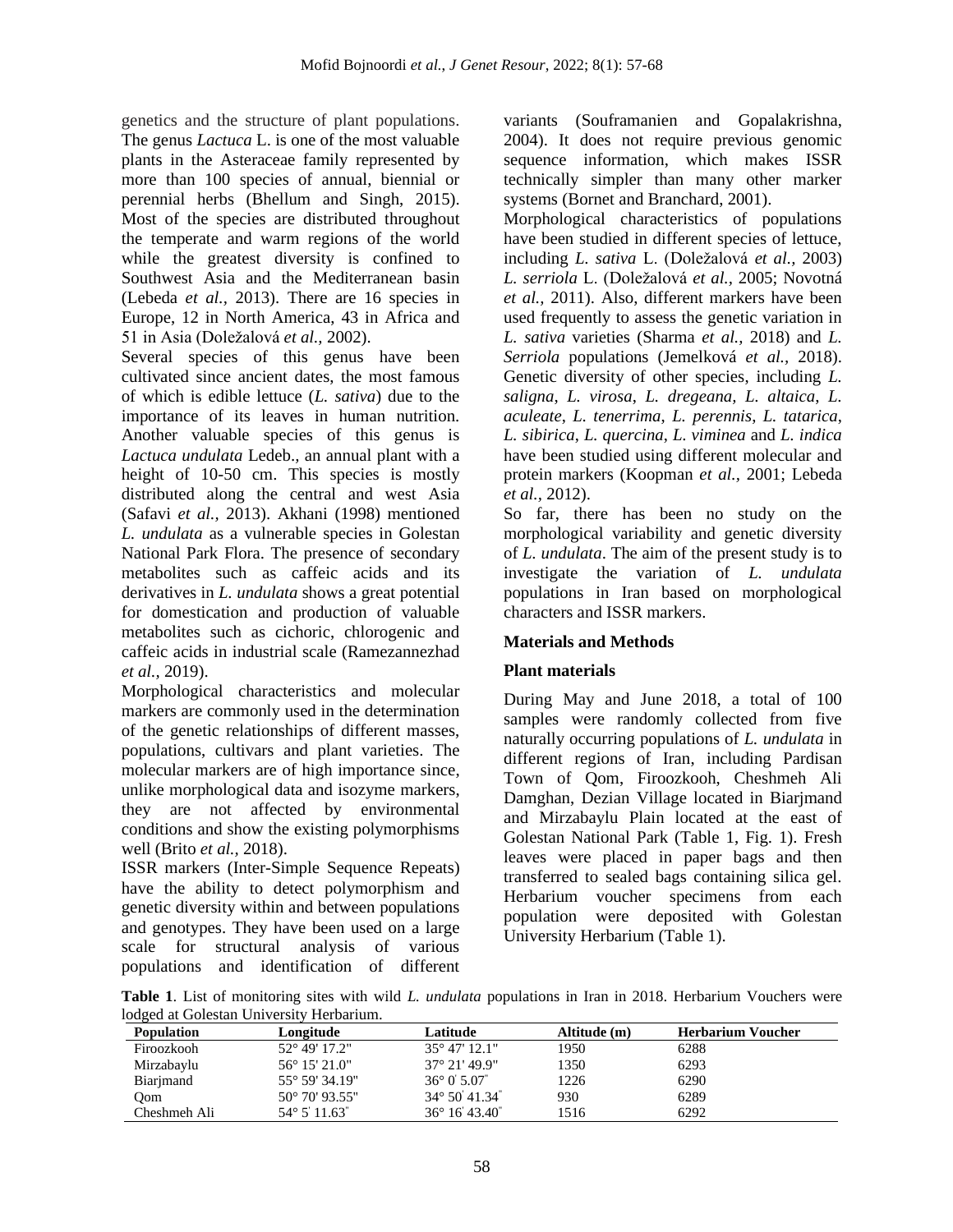## **Morphological characteristics**

A common garden experiment was designed and six seeds from each population were planted in 15 cm wide and 20 cm deep pots containing gardening soil. The pots were placed in light/dark  $16/8$  h and  $25 \pm 0.5$  C temperature.



**Fig. 1.** Geographic distribution of five sampled populations of *L. undulata*

Various factors, including leaf length and width, hair density on abaxial and adaxial leaf surfaces, number of leaf lobes and leaf area in vegetative phase and also in reproductive phase, stigma length, style length, stamen length, the number of flowers per head, the length and width of the seeds, and the length of the seed beak were photographed using a microscope (OptixPenPix Z5 Digital Microscope) and all the measurements were conducted using ImageJ Software (Fig. 2).

Then, the data were sorted in MS-Excel and analyzed in R and SPSS ver. 22. Principal Coordinates Analysis (PCoA) was used to investigate the level of variation within and among the populations.

## **DNA extraction**

For each sample 0.2 g of ground dry leaf was transferred to a 2-ml sterile microcentrifuge tube and 500 mL of extraction buffer (10% w/v SDS; 1 M, Tris-Cl pH 8.0; 0.5 M EDTA, pH 8.0) preheated at 65°C was added. The reaction tube was incubated at 65°C for 30 min. Then, the tube was stored at [4°](https://dictionary.abadis.ir/entofa/r/refrigerator/)C for 15 minutes. After that, 250 µL of 6 M ammonium acetate was added and stirred vigorously and placed at [4°](https://dictionary.abadis.ir/entofa/r/refrigerator/)C for another 15 min. After centrifuging the tube for 15 min at 13000  $\times$ g, 600 µL of supernatant was transferred to a new tube and 360 µL isopropanol was added and centrifuged for 15 min at  $13000 \times g$ .



**Fig. 2.** Morphological characteristics of *L. undulata*:LL= leaf length; LW= leaf width; SL= stamen length; SGL= Stigma length; SYL= style length; LB= length of beak; AL= achene length; AW= achene width; Achene of a sample from Biarjmand population.

Then, 500 µL of 70 % ethanol was added and centrifuged for 15 min at  $13000 \times g$  and the supernatant discarded. The tubes were stored at room temperature overnight with the lids open. The pellet was dissolved in 200 µL LTE (Light -Tris-EDTA) and after 24 h, it was centrifuged for 20 min at 13000  $\times$ g. Finally, 150 µL of supernatant was transferred to a new tube. The quantity and quality of extracted DNA were estimated on 1% agarose gels.

## **ISSR amplification**

The ISSR analysis was performed using the procedure as described in (Gross *et al.,* 2012). Ten ISSR primers (obtained from MacroGen, Seoul, Korea) were tested for screening polymorphisms; four primers (ISSR-06, ISSR-07, ISSR-08 and ISSR-10) that produced reproducible ISSR bands were selected to amplify DNA samples of five *L. undulata* populations (Table 2).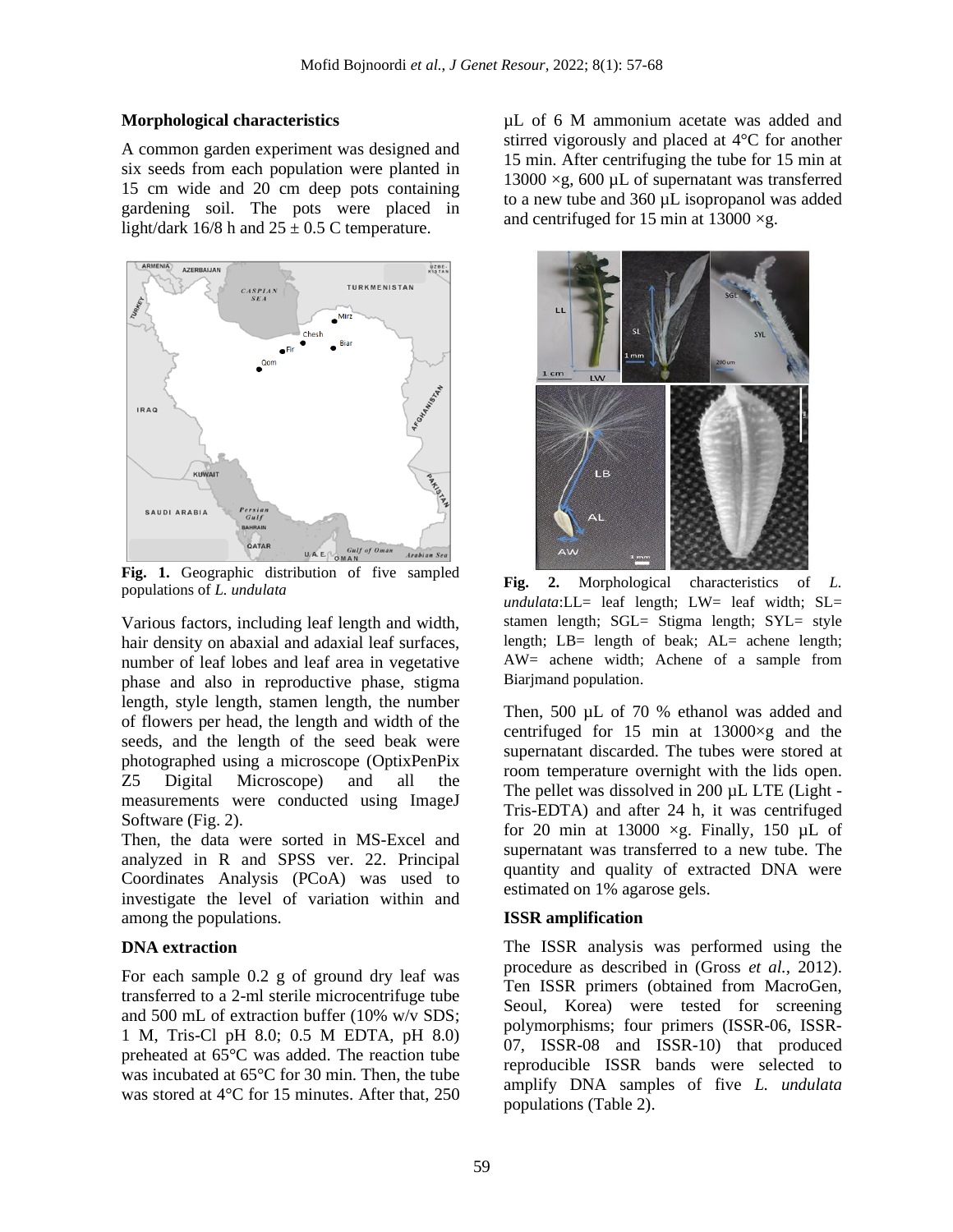| <b>Primer</b>  | Sequence $(5' - 3')$ | Annealing temperatures $(^{\circ}C)$ | GC%  | Mw     |
|----------------|----------------------|--------------------------------------|------|--------|
| $ISSR-06$      | ACACACACACACARG      | 48.2                                 | 50   | 48052  |
| <b>ISSR-07</b> | AGAGAGAGAGAGAGYC     | 48.2                                 | 50   | 502707 |
| ISSR-08        | GTGGTGGTGGTGRC       | 46                                   | 64.3 | 43988  |
| $ISSR-10$      | CACCACCACCACRC       | 46                                   | 64.3 | 41148  |

**Table 2.** Primers characteristics for ISSR analysis.

ISSR reactions were performed in a 10 μL reaction mixture containing 1 μL of template DNA solution, 1 μL of primers, 3 μL of deionized water and 5 μL of master mix containing: 200  $\mu$ M of mix dNTP, 1.5 mM Mg<sup>2+</sup>, 1×polymerase buffer and 1U *Taq* DNA polymerase (Ampliqon, Denmark). Amplification reactions were conducted with a PCR Thermal Cycler (Hettich, Germany). The cycling parameters were 95°C, 10 min and 30 cycles of 30 s at 95°C, 30 s at 45°C and 1 min at 72°C and a final extension of 10 min at 72°C. PCR products were separated on 1 % agarose gels in a 1×TBE buffer system. DNA stain (Smobio, Taiwan) was used for visualizing DNA bands and DNA ladder of 100 bp to 3000 bp (Smobio, Taiwan) as a size marker. The electrophoresis was run at 200 V and 90 mA for about one hour. Bands of DNA in the gel were revealed and photographed using Gel Documentation System (Bio Rad Co., USA).

### **Data analysis**

For each ISSR reaction, only distinct, wellresolved, reproducible bands were scored as present (1) or absent (0) and the resulting matrix was organized in MS-Excel. Statistical analysis of data was performed using GenAlEx 6.51b2 Software and various parameters of genetic diversity: the percentage of polymorphic bands (*P* %), Nei's gene diversity (*H*), Shannon's information index (*I*), the observed number of alleles (*Na*) and the effective number of alleles (*Ne*) were estimated. The Analysis of Molecular Variance (AMOVA) was used to describe the molecular variance components and their significance levels for variation among individuals within and among the populations (Peakall and Smouse, 2012). A Principal Coordinate Analysis (PCoA) was performed to further examine the genetic relationships among the populations on the basis of the same ISSR data. A Mantel test was performed to explore the correlation between the geographic and genetic distances (Mantel, 1967).

## **Results**

## **Morphological traits**

The analysis of variance of morphological data indicated a significant difference between the means of morphological features in five *L. undulata* populations grown in a common garden experiment (Supplement 1). The results of the study of morphological features showed that most of the studied traits have a high diversity among populations (Supplement 2). The highest leaf length (12.18 cm), hair density on adaxial surface of leaf (3.66), number of flowers in inflorescence (23) and length of beak (11.24 mm) were observed in Mirzabaylu population while the lowest hair density on abaxial surface of leaf (0.83) and stigma length (0.37 mm) were observed in Biarjmand population. Also, Biarjmand population had the highest leaf surface area (7.06 cm), leaf width (2.33 cm) and the achene width (1.17 mm). The Qom population showed the highest achene length (3.19 mm) and the lowest leaf length (6.91 mm) and the number of flowers in inflorescence (16.33). Firoozkooh population had the highest hair density on abaxial surface of leaf (7.33) and style length (1.07 mm) and the lowest hair density on adaxial surface of leaf (1.16), number of leaf lobes (8.66) and leaf width (1.37). The highest length of the stamen was observed in Cheshmeh Ali (6.32 mm) and Firoozkooh (6.09 mm) populations and the highest stigma was observed in Mirzabaylu (0.55 mm) and Firoozkooh populations (0.51 mm).

Significant differences in stem elongation (bolting) and flowering time were observed among the five populations. Specimens from Qom and Biarjmand populations began flowering in less than two months while flowers in Mirzabailu, Cheshmeh Ali and Firoozkooh populations appeared more than a month later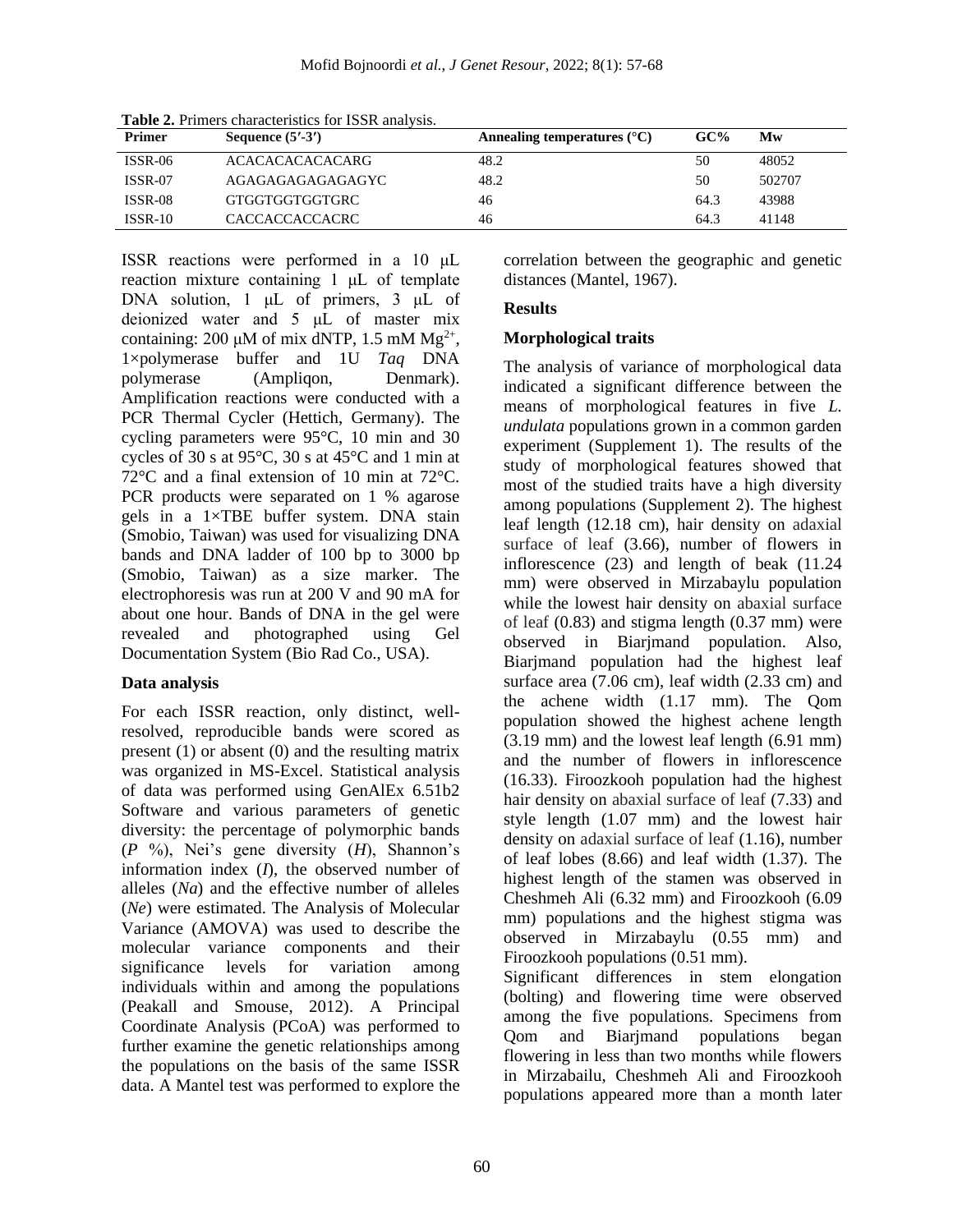(Fig. 3). In the PCoA performed, five populations of *L. undulata* were identified based on their morphological characters (Fig. 4); the first component explains about 31% of the variation, while the second explains about 19%.

The ordination pattern shows a first group in the sector on the right, composed of individuals of Biarjmand population classified by the seed length, seed width, leaf width and leaf area.



**Fig. 3.** Plants obtained from sowing seeds of five *L. undulata* populations: M) Mirzabayloo; F) Firoozkooh; B) Biarjmand; CH) Cheshmeh Ali; Q) Qom.



**Fig. 4.** PCoA analysis of morphological characteristics of five *L. undulata* populations in Iran.

The second group is composed of individuals of Mirzabaylu population which is classified by the number of flowers, hair density on adaxial leaf surface and number of leaf lobes. Firoozkooh population is in the lower left part of the plot. Members of this population have the highest hair density on abaxial leaf surface and the longest style. Individuals of this population are classified by the leaf length, stigma length, stamen length, style length and hair density on abaxial leaf surface. Qom and Cheshmeh Ali populations

were not classified under distinct groups. However, they were clustered at the center of the plot.

#### **Genetic diversity**

Four selected ISSR primers were used to perform PCR and amplify DNA fragments of all 100 samples from five natural populations of *L. undulata* (Table 1, Fig. 5), which yielded 60 discernible and bright bands in the size-range of 300-2500 bp.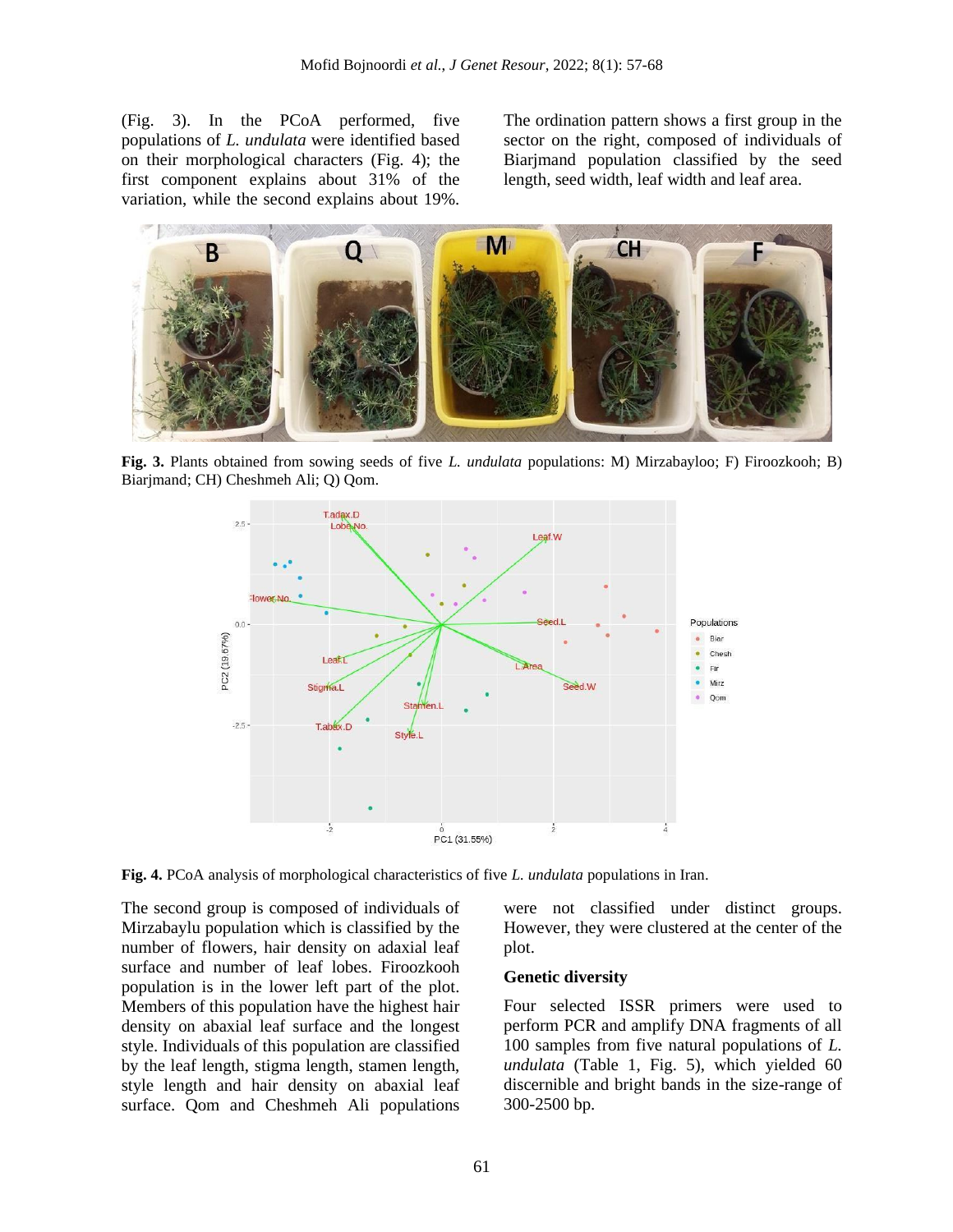

**Fig. 5.** A representative ISSR bands pattern of *L. undulata* populations obtained by primer ISSR-07: A) Firoozkooh populations; B) Cheshmeh Ali populations; L= DNA Ladder (100 bp to 3000 bp).

The results of the analysis of genetic diversity showed that the percentage of polymorphic bands  $(P)$  ranged from  $60\%$  (Qom) to  $78.3\%$ (Chesh) (Table 3) with an average of 67% at the population level. The mean observed number of alleles (*Na*) ranged from 1.26 (Qom) to 1.56 (Cheshmeh Ali) while the mean effective number of alleles (*Ne*) varied from 1.38 (Qom) to 1.50 (Cheshmeh Ali). Shannon's information indices (*I*) varied from 0.32 (Qom) to 0.42 (Cheshmeh Ali), with an average of 0.36 and Nei's genetic diversity (*H*) ranged from 0.22 (Qom) to 0.28 (Cheshmeh Ali), with an average of 0.24. The highest and lowest genetic diversity

was observed in Cheshmeh Ali *I*= 0.42, *H*= 0.28) and Qom populations (*I*= 0.32, *H*= 0.22), respectively. Comparing Nei's genetic distances between pairs of populations showed that the lowest genetic distance was between Qom and Biarjmand populations (0.047) and the highest genetic distance was between Qom and Firoozkooh populations (0.176) (Table 4). The hierarchical AMOVA revealed that the major variance component (73%) was observed within the populations while only 27% variance was reflected among the populations. Both variance components proved highly significant values (*p*  < 0*.*001) (Table 5).

**Table 3.** Genetic diversity estimates of *L. undulata* populations based on ISSR loci.

| Pop          |    | Na   | Ne   |      |      | % $\mathbf{P}$ |
|--------------|----|------|------|------|------|----------------|
| Firoozkooh   | 20 | 1.33 | 1.39 | 0.34 | 0.22 | 61.67          |
| Mirzabaylu   | 20 | 1.43 | 1.40 | 0.35 | 0.23 | 68.33          |
| Biarjmand    | 20 | l.40 | 1.42 | 0.36 | 0.24 | 66.67          |
| Oom          | 20 | 1.26 | 1.38 | 0.32 | 0.22 | 60.00          |
| Cheshmeh Ali | 20 | 1.56 | 1.50 | 0.42 | 0.28 | 78.33          |
| Mean         | 20 | .40  | 1.42 | 0.36 | 0.24 | 67.00          |

*Na*: No. of Different Alleles; *Ne*: No. of Effective Alleles; *I*: Shannon's Information Index; *H*: Nei's gene diversity; and %*P*: Percentage of polymorphic loci.

**Table 4.** Nei's genetic distances and identity among populations of *L. undulata*.

| <b>POP</b>   | Firoozkooh | <b>Mirzabavlu</b> | <b>Biarimand</b> | Oom   | Cheshmeh Ali |
|--------------|------------|-------------------|------------------|-------|--------------|
| Firoozkooh   | ****       | 0.118             | 0.173            | 0.176 | 0.131        |
| Mirzabaylu   | 0.889      | ****              | 0.084            | 0.098 | 0.076        |
| Biarimand    | 0.841      | 0.919             | ****             | 0.047 | 0.059        |
| Oom          | 0.838      | 0.907             | 0.954            | ****  | 0.056        |
| Cheshmeh Ali | 0.877      | 0.927             | 0.943            | 0.946 | ****         |

Above diagonal: Nei's genetic distances; below diagonal: Nei's genetic identity.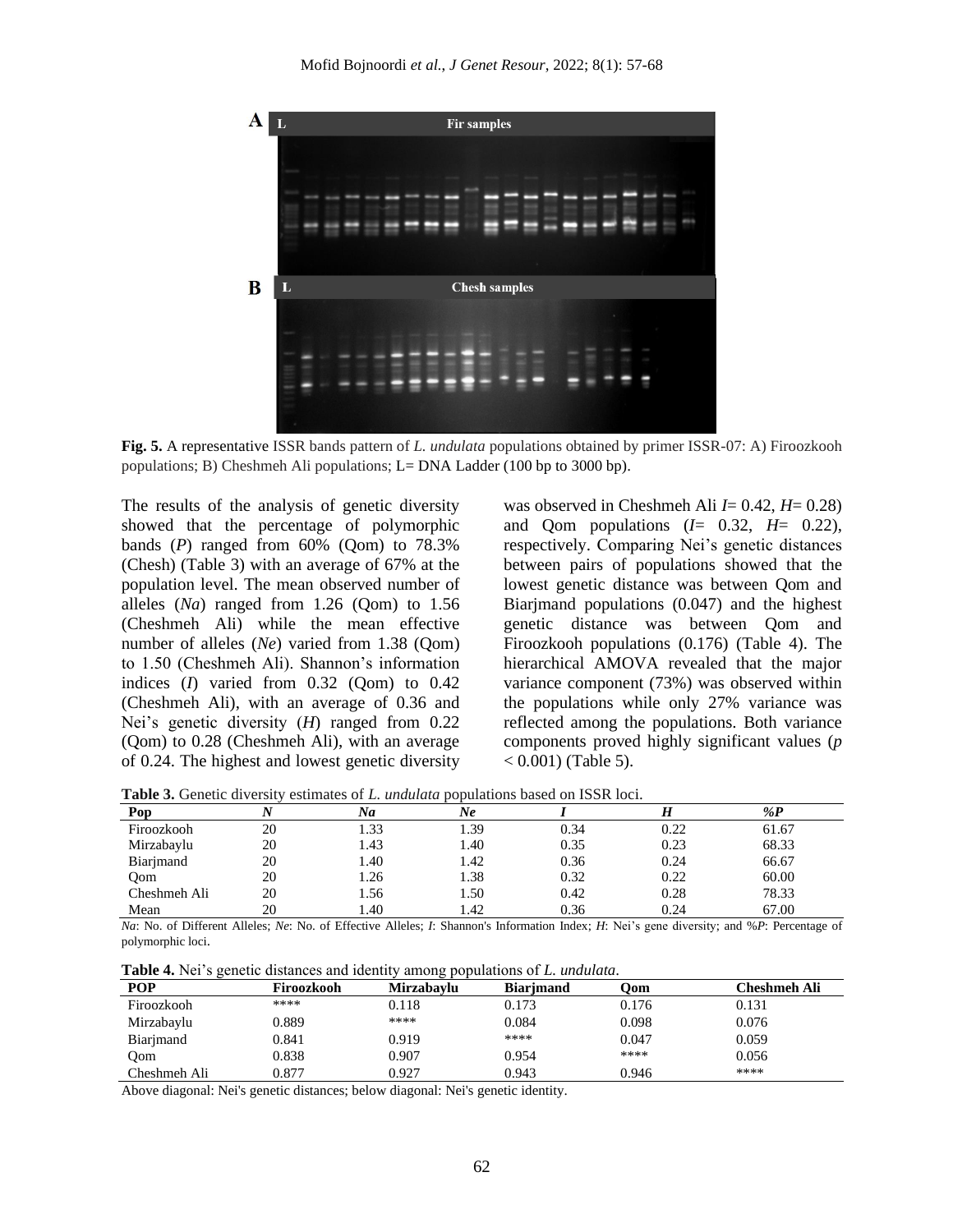| <b>Table 5.</b> Analysis of molecular variance (AMOVA) for L. <i>undulata</i> by ISSR. |
|----------------------------------------------------------------------------------------|
|----------------------------------------------------------------------------------------|

| <b>Source of variation</b> | df | Sum of squares | MS     | <b>Variance components</b> | % Variation |
|----------------------------|----|----------------|--------|----------------------------|-------------|
| Among Pops                 |    | 262.720        | 65.680 | 2.900                      | 27%         |
| Within Pops                |    | 728.850        | 7.672  | 7.672                      | 73%         |
| Total                      | 99 | 991.570        |        | 10.573                     | 100%        |

\*Based on the Mantel test, the correlation between genetic and geographical distances was weak (r= 0.148, P <0.01) (Supplement 3).

Principal coordinate analysis (PCoA) was used to provide spatial representation of the relative genetic distances among the individuals. The first two principal coordinates explained 15.96% and 11.52% of total variation, respectively. A total of 34.73% was explained by the first three components (Fig. 6).

#### **Principal Coordinates (PCoA)**



**Fig. 6.** A two-dimensional plot of the Principal Coordinate Analysis (PCoA) of ISSR data showing the clustering of populations of *L. undulata*.

The three populations of Qom, Cheshmeh Ali, and Biarjmand were clustered in one area, while the two populations of Mirzabaylu and Firoozkooh were separated. However, some members of Qom and Cheshmeh Ali were clustered within the population of Mirzabaylu (Fig. 4).

#### **Discussion**

High morphological and genetic polymorphism was found in *L. undulata* populations. The total number of bands scored was 60, 100% of which were polymorphic, indicating a relatively high level of genetic diversity in the populations under study. Similar results were reported on *L. sativa* varieties and genotypes in which band polymorphism of 67 to 100% was found (Al-Redhaimam *et al.,* 2005; Hwang *et al.,* 2002; Sharma *et al.,* 2018; Tardin *et al.,* 2003). Also, our findings are comparable with Jemelková *et al.'s* (2018) study in which they reported 44.8 to 84.4% polymorphism in *L. serriola* populations in Sweden and Slovenia using SSR and AFLP

markers. Liang *et al*. (2014) recorded 87.9% polymorphism in chicory accessions. Mean gene diversity has been reported by Liang *et al.* (2014) to be *I*= 0.572 and *H*= 0.384 among chicory accessions. This is while in this study, we found mean gene diversity of *I*= 0.326 and *H*= 0.220 in Qom population to *I*= 0.420 and *H*= 0.285 in Cheshmeh Ali population.

The results of the common garden experiment showed that morphological traits in the five populations of *L. undulata* vary. The characteristics of lettuce achenes, including the length and width and the length of the beak are important morphological traits used to classify different subspecies of lettuce (Křístková *et al*., 2014). In the current study, achene length ranged from 2.52 mm in Mirzabaylu population to 2.76 mm in Firoozkooh population and 3.5 mm in Qom population. The increase in achene length is therefore in an east-west transect. This finding is consistent with the results of Novotná *et al*. (2011) who studied the morphology of achenes of *L. serriola* populations in Europe. They concluded that achene length and width increased along an east–west transect. In the present study, this result was not observed for achene width. Achenes in Mirzabaylu, Biarjmand and Firoozkooh populations had significantly longer beaks (11.24, 10.55 and 9.08 mm respectively) compared to achenes of Qom population (7.87 mm) (Supplement 2). Mirzabaylu, Biarjmand and Firoozkooh populations were collected from undulating plains and Qom population was collected from plain fields. This finding is consistent with the results of Novotná *et al*. (2011) which reported that the length of beaks could be partly influenced by landform. Cody and Overton (1996) reported that dispersal ability reached higher values in the longer-beaked populations, and diaspores with beaked achenes have significantly lower settling velocities than diaspores with unbeaked achenes. The mean value of the L/W index ratio decreased along a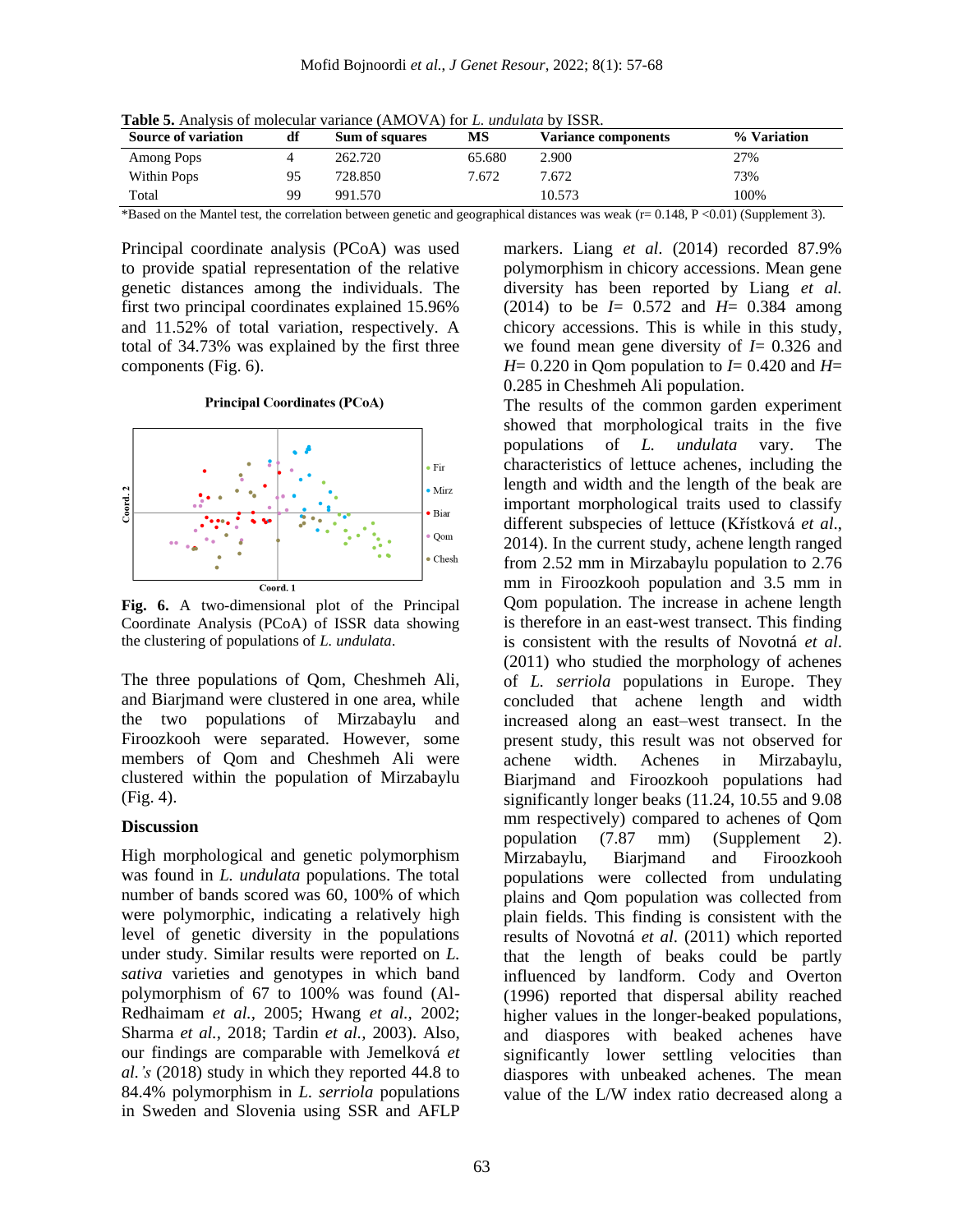west-east transect from 5.05 in Qom to 3.11 in Firoozkooh and 2.81 and 2.55 in Cheshmeh Ali and Biarjmand, respectively, with the exception of the Mirzabaylu population that had a ratio of 3.93 (Supplement 2). This finding is consistent with the results of Novotná *et al.* (2011) who reported that the mean value of the L/W index ratio in achenes of *L. serriola* populations decreased along a west-east transect in Europe. On the other hand, by increasing the latitude, the length of beak increased while the length of the achene decreased. This is in accordance to the findings of Křístková *et al*. (2014) who reported that the latitude had a significant influence on the morphological characters of *L. serriola*  achene, so that as the latitude increases, the length of beak increases, while the length of the achene decreases. Křístková *et al.* (2014) reported that although climatic conditions, altitude, latitude and longitude, and soil type affect these differences, the observed differences are likely to be the result of genetic variation between individuals and populations. A high level of variation in plant phenotypes has been reported in greenhouse experiments among samples of two widely distributed species, *L. saligna* and *L. serriola* (Doležalová *et al.,* 2005; Lebeda *et al.,* 2007; Novotná *et al.,* 2011). Lebeda *et al.* (2013) hypothesized that these variations resulted from the evolutionary adaptation of plants under different ecological and climatic conditions in their original habitats. The phenotypic variation observed in *L. undulata* seems to be due to the widespread geographical distribution of this species compared to *L*. *aculeata*, which has made it to adapt to different climatic conditions.

Within the genus *Lactuca,* a high level of variations has been reported in phenological characteristics among accessions grown in greenhouse experiments. Samples of *L. serriola* from various countries have shown substantial differences in the time of flowering (Doležalová *et al.,* 2005). A similar pattern of flowering has been recorded for *L. saligna* samples (Křístková *et al.,* 2011). Persistence of differences in developmental rates of plants grown in a uniform environment demonstrates their genetic basis (Lebeda *et al.,* 2013). Differing flowering time in plants plays a major role in their reproductive success and is also considered an important trait

in agriculture. Several mechanisms have been adopted by plants to synchronize flowering, so that they can maximize seed yields by undertaking fertilization and seed development at the optimal time. Several distinct environmental cues, such as photoperiod, vernalization, and higher ambient temperatures, as well as endogenous cues, such as ageing, the phytohormones (gibberellin), and accumulation of the carbohydrate are responsible for promoting flowering processes. These signaling cues are mostly perceived in the leaves and shoot apical meristem to initiate flower formation (Kinoshita and Richter, 2020). Extensive genetic studies over the last decades have identified key regulators responsible for flowering. These regulators function in some discrete flowering pathways (Kinoshita and Richter, 2020). Bolting is a key process in the growth and development of lettuce (*Lactuca sativa* L.) and the bolted lettuce undergoes various physical and chemical changes (Sung *et al.,* 2016). Unlike most other flowering plants, transition from vegetative to reproductive phase in lettuce is induced by high temperatures and bolting via auxin synthesis and accumulation of carbohydrates (Hao *et al.,* 2018). Han *et al.* (2016) examined the phenology of two bolting-sensitive and bolting-resistant lines of edible lettuce and reported that the concentrations of auxin and jasmonic acid were significantly higher in bolting-sensitive lines. Proper timing of flowering is a major developmental decision in the life history of plants. In the present study, Cheshmeh Ali, Mirzabaylu and Firoozkooh Areas have higher altitudes and lower average temperatures than Qom and Biarjmand. Therefore, the minimum temperature that the seeds can withstand during the winter is lower in these populations. On the other hand, the onset of the drought period in Qom and Biarjmand Regions occurs earlier and this causes the plant to have a very short period of time to produce seeds and complete its life cycle. These factors may have caused differences in flowering time in these populations through evolution by altering the metabolism of growth regulators, especially auxin and gibberellin. Subsequent research could show the role of genetics, environmental factors, and growth regulators in these areas.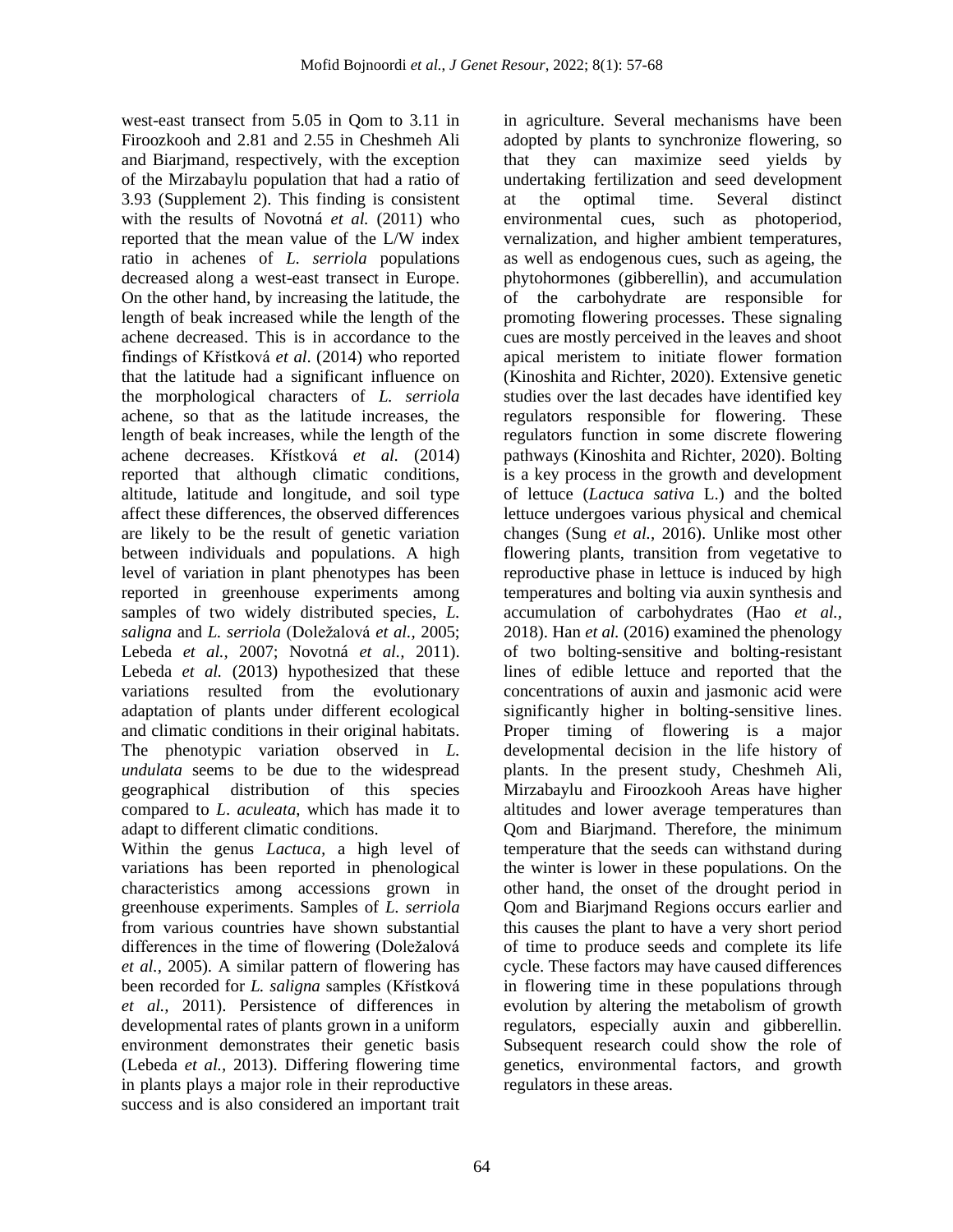Results of AMOVA analysis revealed that most of the variations in *L. undulata* are within the populations (73%) and lesser amounts of the variations are among the populations (27%; Table 5). This result is consistent with the finding of Jemelková *et al*. (2018) that observed a major variance component (66%) within *L. serriola* populations and 34% of the total variation among the populations. This finding is, however, in contrast with the report of Sheidai *et al*. (2016) who observed 54% of the total genetic variability among *Cirsium aduncum* populations and 46% of it within the population. Also, the high genetic diversity within the *L. undulata* populations is inconsistent with the results of Rauscher and Simko (2013) who used SSR markers in *L. sativa* and reported that genetic diversity among different lettuce accessions (97%) is more than within the accessions (3%). Hossein-Pour *et al.* (2019) stated that higher variations within populations and genotypes could be the result of adaptation, selection, gene flow, variation in ecotypes, genetic drift, and the pollination syndromes. Higher variations could also be due to human activities and environmental changes over time (Solouki *et al.,*  2008).

The results of PCoA analysis of morphological traits showed that the two populations of Qom and Cheshmeh Ali are adjacent to each other in the plot, indicating the similarity between the two groups of samples. The three populations of Cheshmeh Ali, Mirzabaylu and Firoozkooh are classified into separate groups. These results are somewhat consistent with the results of the PCoA of genetic data. The PCoA plot of genetic data revealed some degree of genetic admixture between five populations. Some populations were placed in overlapped (intermixed) regions in the molecular plot. For example, Cheshmeh Ali and Biarjmand populations were placed close to Qom population and similarly, Mirzabaylu population was placed close to Firoozkooh population. According to the PCoA analysis, despite the long geographical distance between the populations of Firoozkooh and Mirzabaylu (compared to the populations of Mirzabaylu and Biarjmand), these two populations are in the same group. This result was also observed in the populations of Qom and Biarjmand, which was consistent with the low correlation between the

geographical and genetic distances obtained from the Mantel test. The fact that these two populations with a greater geographical distance are genetically similar may indicate that the pressure of natural selection on these populations has not yet been greatly affected, or possibly due to a gene flow (seed migration) which is sometimes faster than expected (Hamrick *et al.,*1992).

Various species of lettuce, including *L. serriola*, *L. saligna*, and *L. aculeata*, have been used to produce edible lettuce hybrids and improve their quality (Lebeda *et al.,* 2012). However, so far, no research has been done on the possibility of hybridization and domestication of *L. undulata* and *L. sativa*.

Because of the presence of valuable phenolic compounds such as caffeic acid and its derivatives, it seems that the increase in these compounds in *L. sativa* and also the production of pest-resistant cultivars through the production of hybrids between *L. undulata* and *L. sativa* is worthwhile. High genetic diversity within the populations is itself a crucial factor in preventing them from extinction. Maintaining genetic diversity is one of the main goals of endangered species conservation (Hamrick and Godt, 1997). Due to the high diversity of morphology and genetics among the *L. undulata* populations, planning to protect this rich gene source is of great importance.

The high rate of genetic diversity in the population of Cheshmeh Ali (*I*= 0.420, *H*= 0.285, *P*= 78 %,) and its low rate in the population of Qom (*I*= 0.326, *H*= 0.220, *P*= 60 %) indicates the ability of the population of Cheshmeh Ali and the greater sensitivity of the population of Qom in the face of changing environmental conditions. Due to the relatively high genetic diversity within the five populations of *L. undulata* and the authors' field observations of a small number of individuals in all five habitats and plant extinction in areas mentioned in previous studies as habitats, the declining population of this species in nature seems to have occurred in recent years. Because to date, there is no study on the protection and cultivation of this species, seed collection, domestication and cultivation are recommended.

## **Conclusion**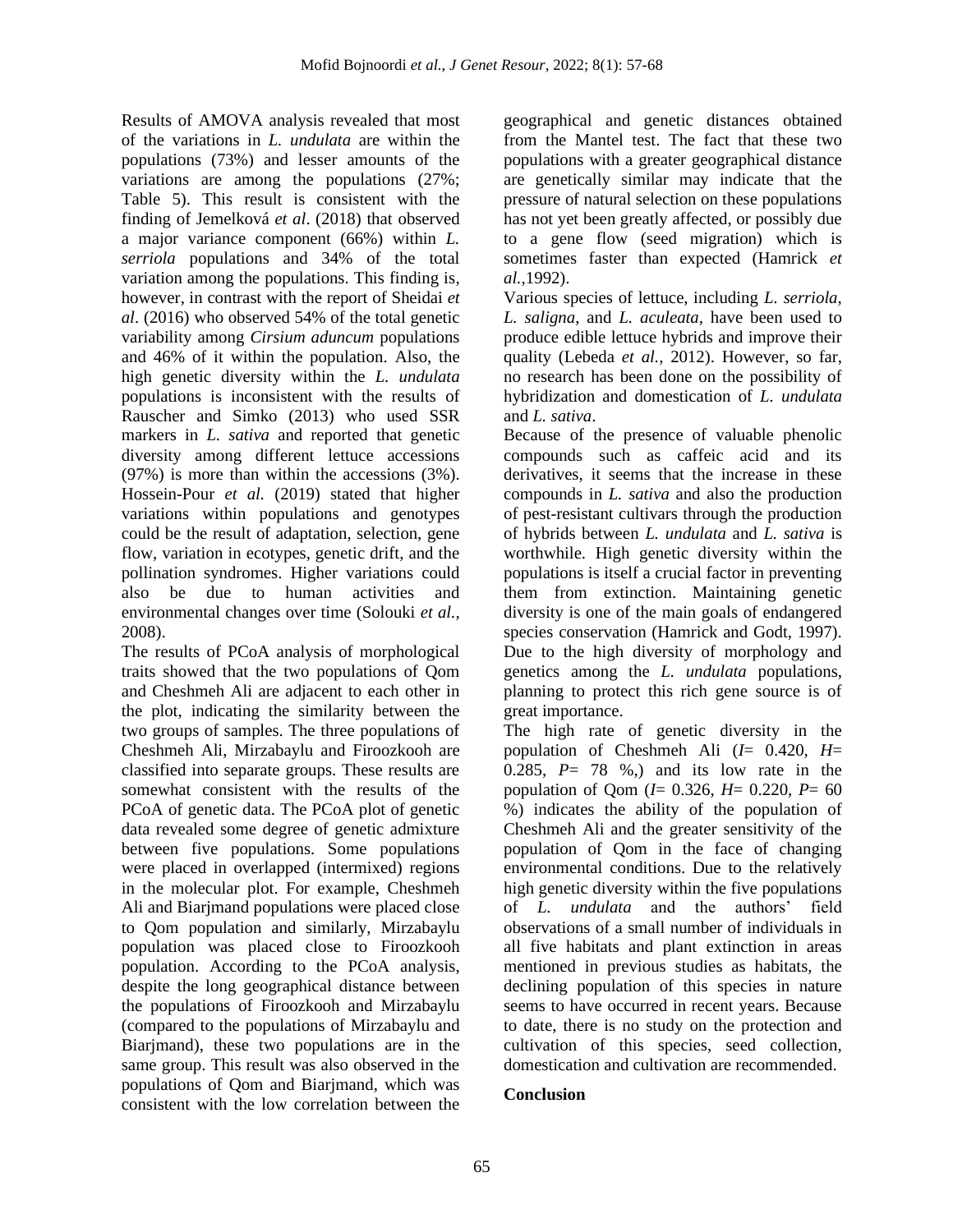Several genetic diversity indices revealed the presence of higher diversity in the studied samples, which can be used for future conservation programs. For the first time, genetic and morphological diversity of *L. undulata* populations were studied. It was found that the ISSR markers have a high capability in identifying polymorphic regions and studying the diversity and conservation of *L. undulata* populations.

### **Funding**

The current research was supported by Iranian National Science Foundation (INSF) under grant No. 96014549, Deputy of Research, and Office of Higher Education of Golestan University.

### **Conflict of interests**

The authors declare that they have no conflict of interest.

### **References**

- Akhani H. 1998. Plant biodiversity of Golestan national park. PhD. thesis, University of Munich, Munich, Germany.
- Al-Redhaimam K, Motawei MI, Shinawy M, Abdel, LTH. 2005. Assessment of genetic variation and presence of nitrate reductase gene (nr) in different lettuce genotypes using pcr-based markers. *J Food Agric Environ* 3:134-136.
- Bhellum B, Singh B. 2015. Taxonomic novelties of the genus *Lactuca L.* in jammu and kashmir (India): diversity, phenology and distribution. *Current Life Sci* 1:93-102.
- Bornet B, Branchard M. 2001. Nonanchored inter simple sequence repeat (ISSR) markers: reproducible and specific tools for genome fingerprinting. *Plant Mol Biol Rep* 19: 209- 215.
- Brito FDA, Silva-mann R, Aparecida D, Nizio DC, Arrigoni MDF, Blank AF. 2018. Molecular analyses used in genetic diversity studies of bioactive plants of *Verbenaceae* and *Lamiaceae*: a review. *Annal Rev Res* 3:555-607.
- Cody ML, Overton JMC. 1996. Short-term evolution of reduced dispersal in island plant populations. *J Ecol* 84:53-61.
- Ding G, Zhang D, Yu Y, Zhao L, Zhang B. 2013. Analysis of genetic variability and

population structure of the endemic medicinal *Limonium sinense* using molecular markers. *Gene*. 520:189-193.

- Doležalová I, Lebeda A, Janeček J, Číhalíková J, Křístková E, Vránová O. 2002. Variation in chromosome numbers and nuclear DNA contents in genetic resources of *Lactuca L*. species (Asteraceae). *Gene Resour Crop Evol* 49: 385-397.
- Doležalová I, Křístková E, Lebeda A, Vinter V, Astley D, Boukema IW. 2003. Basic morphological descriptors for genetic resources of wild *Lactuca spp. Plant Genet Resour Newsletter* 134:1-9.
- Doležalová I, Lebeda A, Křístková E, Novotná A. 2005. Morphological variation of *Lactuca Serriola* populations from some european countries. P.458 in XVII International Botanical Congress. Vienna, Austria.
- Frankham R, Jonathan D, Ballou D, Briscoe A, McInnes KH. 2002. Introduction to conservation Genetics. Cambridge University Press.
- Govindaraj M, Vetriventhan M, Srinivasan M. 2015. Importance of genetic diversity assessment in crop plants and its recent advances: an overview of its analytical perspectives. *Genet Res Int* 2015:1-14.
- Gross CL, Nelson PN, Haddadchi A, Fatemi M. 2012. Somatic mutations contribute to genotypic diversity in sterile and fertile populations of the threatened shrub, *Grevillea rhizomatosa* (Proteaceae). *Ann Bot* 109:331- 342.
- Hamrick JL, Godt MJW, Sherman-Broyles SL. 1992. Factors influencing levels of genetic diversity in woody plant species. *New For* 6:95-124.
- Hamrick JL, Godt MJW. 1997. Allozyme diversity in cultivated crops. *Crop Sci* 37: 26- 30.
- Han YY, Chen Z, Lv S, Ning K, Ji X, Liu X, Wang Q, Liu R, Fan S, Zhang X. 2016. MADS-Box genes and gibberellins regulate bolting in Lettuce (*Lactuca sativa* L). *Frontier Plant Sci* 7: 1889.
- Hao JH, Zhang LL, Li PP, Sun YC, Li JK, Qin XX, Wang L, Qi ZY, Xiao S, Han YY, Liu CJ, Fan SX. 2018. Quantitative proteomics analysis of Lettuce (*Lactuca sativa L.*) reveals molecular basis-associated auxin and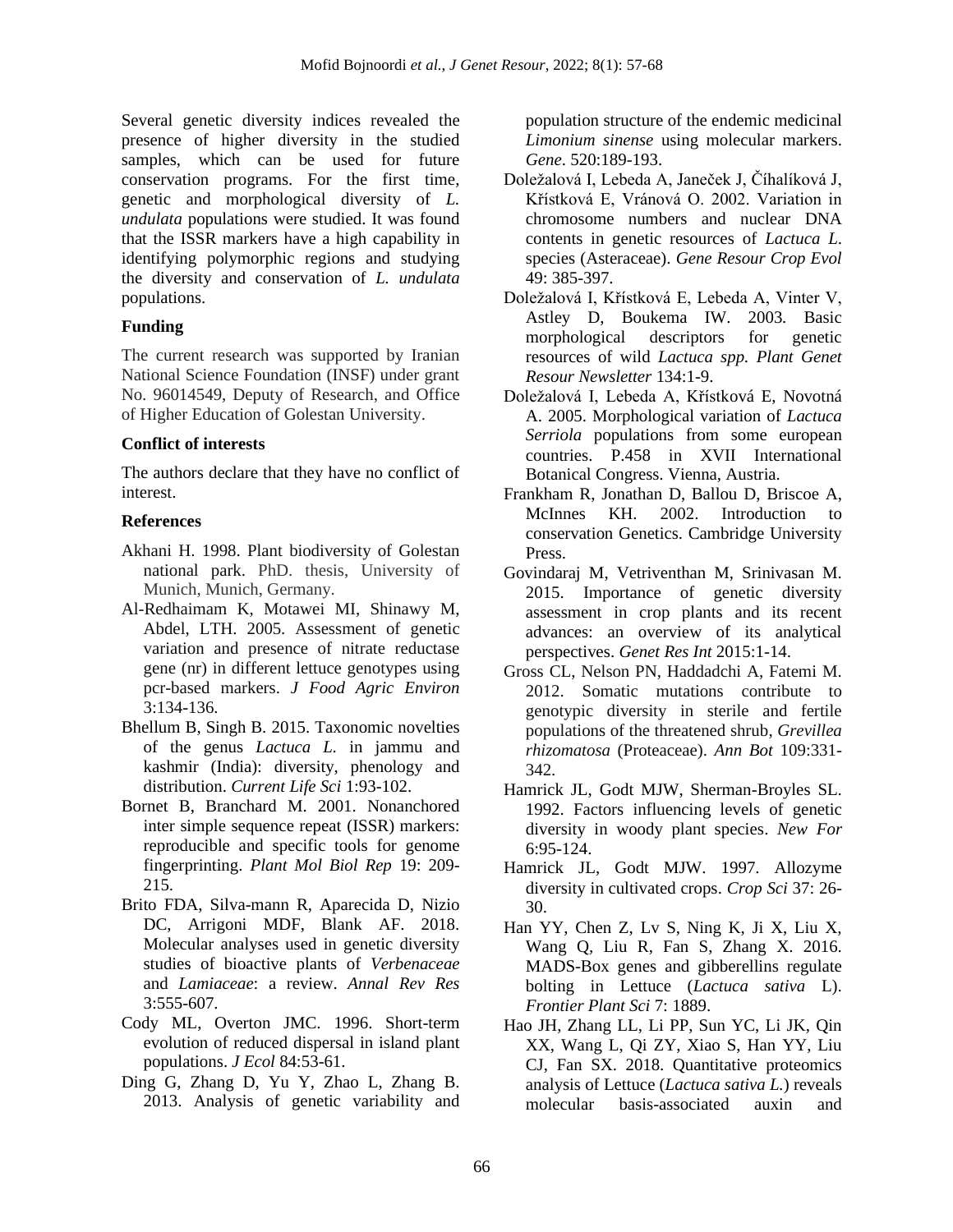photosynthesis with bolting induced by high temperature. *Int J Mol Sci* 19: 2967.

- Hossein-Pour A, Karahan F, İlhan E, İlçim A, Haliloğlu K. 2019. Genetic structure and diversity of *Adonis L*. (Ranunculaceae) populations collected from turkey by interprimer binding site (IPBS) retrotransposon markers. *Turk J Bot* 43:585-596.
- Hwang SJ, Yoo K, QyoSoon H, Kim HJ, Lim T. 2002. Intraspecific relationships of *Lactuca Sativa* cultivars based on external morphology and RAPD analyses. *J Korean Soc Hort Sci* 43:575-581.
- Jemelková M, Kitner M, Křístková E, Beharav A, Lebeda A. 2018. Genetic variability and distance between *Lactuca serriola* L. populations from sweden and slovenia assessed by SSR and AFLP markers. *Acta Bot Croati* 77:172-180.
- Kinoshita A, Richter R. 2020. Genetic and molecular basis of floral induction in *Arabidopsis thaliana*. *J Exp Bot* 71: 2490- 2504.
- Koopman WJM, Zevenbergen MJ, Van den Berg RG. 2001. Species relationships in *Lactuca s.l.* (Lactuceae, Asteraceae) inferred from AFLP fingerprints. *Am J Bot* 88:1881-1887.
- Křístková E, Lebeda A, Novotná A, Doležalová I, Berka T. 2014. Morphological variation of *Lactuca serriola L*. achenes as a function of their geographic origin. *Act Bot Croat* 73: 232-250.
- Lebeda A, Doležalová I, Křístková E, Dehmer KJ, Astley D, van de Wiel CCM, van Treuren R. 2007. Acquisition and ecological characterization of *Lactuca serriola L.* germplasm collected in the Czech Republic, Germany, the Netherlands and United Kingdom. *Genet Res Crop Evol* 54:555-562.
- Lebeda A, Kitner M, Křístková E, Doležalová I, Beharav A. 2012. Genetic polymorphism in *Lactuca Aculeata* populations and occurrence of natural putative hybrids between *L. Aculeata* and *L. Serriola. Biochem Syst Ecol*  42:113-123.
- Lebeda A, Mieslerová B, Petrželová I, Korbelová P. 2013. Host specificity and virulence variation in populations of lettuce powdery mildew pathogen (Golovinomyces Cichoracearum s. Str.) from prickly lettuce (*Lactuca Serriola*). *Mycol Prog* 123:533-545.
- Liang XY, Zhang XQ, Bai SQ, Huang LK, Luo XM, Ji YL, Jiang F. 2014. Genetic diversity and relationship of chicory (*Cichorium intybus L*.) using sequence-related amplified polymorphism markers. *Genet Mol Res* 13:7736-7746.
- Mantel N. 1967. The Detection of disease clustering and a generalized regression approach. *Can Res* 27:209-220.
- Novotná A, Doležalová I, Lebeda A, Kršková M, Berka T. 2011. Morphological variability of achenes of some european populations of *Lactuca serriola L*. *Flora* 206:473-483.
- O'Hanlon PC, Peakall R, Briese DT. 2000. A review of new PCR-based genetic markers and their utility to weed ecology. *Weed Res* 40:239-254.
- Peakall R, Smouse PE. 2012. GenALEx 6.5: genetic analysis in excel. population genetic software for teaching and research-an update. *Bioinform* 28:2537-2539.
- Ramezannezhad R, Aghdasi M, Fatemi M. 2019. An investigation on cichoric acid, chlorogenic, caffeic acid content and antioxidant activity in some iranian native species compared to *Echinacea Purpurea L.* in different developmental stages. *IJMAPR* 6: 909-923.
- Rauscher G, Simko I. 2013. Development of genomic SSR markers for fingerprinting lettuce (*Lactuca sativa L.*) cultivars and mapping genes. *BMC Plant Biol* 13:11-13.
- Safavi SR, Asadi R, Naseh Y, Jafari E, Heydari N. 2013. Flora of Iran (Vol. 77), Asteraceae tribe Cichorieae. Research Institute of Forests and Rangelands Press.
- Sharma S, Pankaj K, Geetika G, Kumar R, Srivastava DK 2018. Assessment of genetic diversity in Lettuce (*Lactuca Sativa L.*) germplasm using RAPD markers. *3 Biotechnol* 8:9-15.
- Sheidai M, Naji M, Noormohammadi Z, Nouroozi M, Ghasemzadeh-Baraki S. 2016. Contemporary inter-specific hybridization between *Cirsium Aduncum* and *C. Haussknechtii* (Asteraceae): evidence from molecular and morphological data. *Genetika*. 482:497-514.
- Solouki M, Mehdikhani H, Zeinali H, Emamjomeh AA 2008. Study of genetic diversity in Chamomile (*Matricaria*